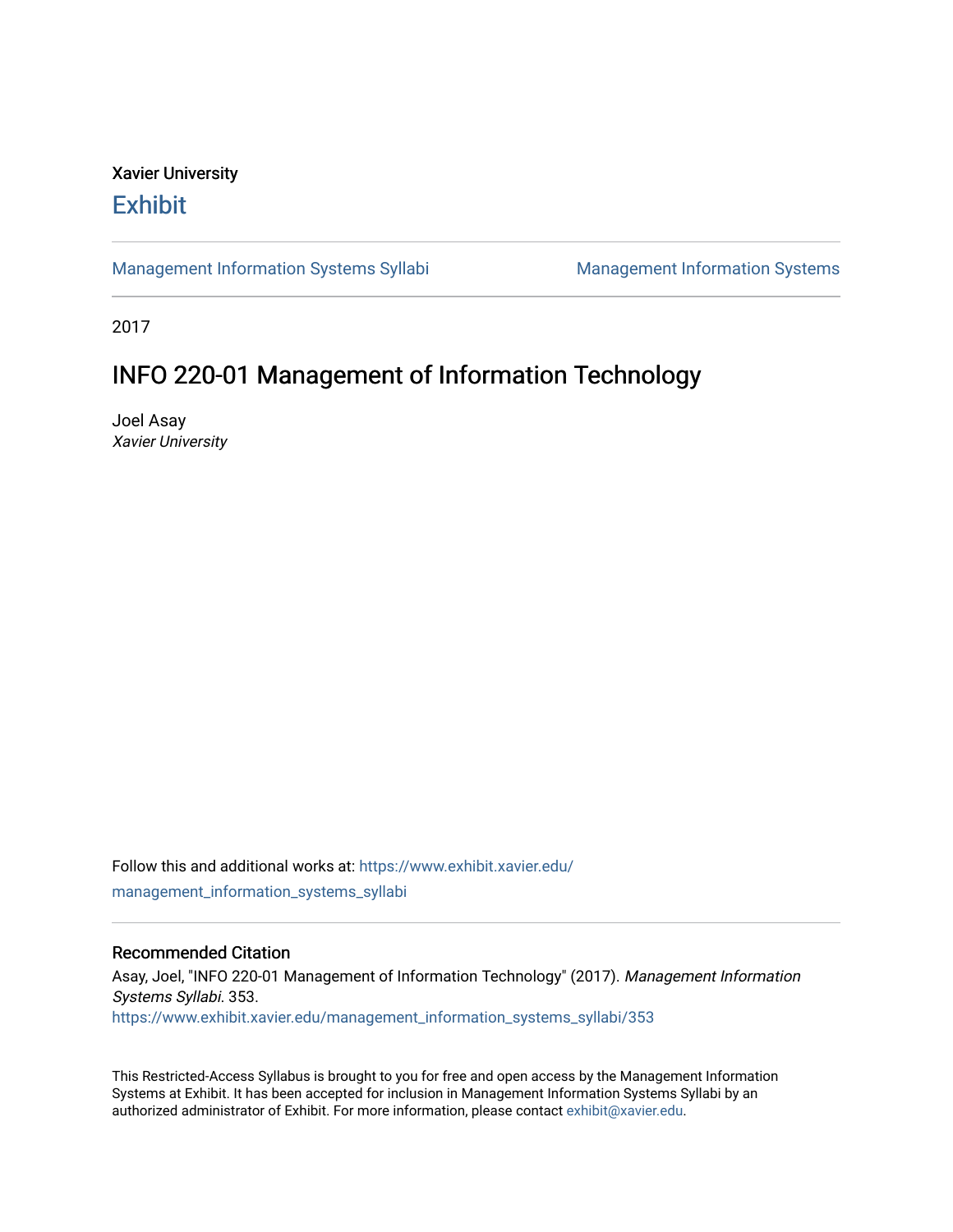# **INFO 220: Management of Information Technology**

# **COURSE SYLLABUS (Fall 2017)**

# **CLASS LOCATION AND TIME**: Hailstones Hall, 15, T/Th, Section 1, 4:00pm – 5:15pm

#### **INSTRUCTOR**

| Name:                   | <b>Joel Asay</b>      |
|-------------------------|-----------------------|
| Email:                  | asayj@xavier.edu      |
| <b>Office Location:</b> | Room 204 Smith Hall   |
| Office Hours:           | $M: 4:00PM - 7:00PM$  |
|                         | $T: 12:00PM - 2:00PM$ |
|                         | Or by appointment     |
| Telephone:              | 513-745-2938 (office) |
| Website:                | canvas.xavier.edu     |

#### **Xavier University Vision Statement**

"Xavier men and women become people of learning and reflection, integrity, and achievement, in solidarity for and with others."

#### **Williams College of Business Mission**

"We educate students of business, enabling them to improve organizations and society, consistent with the Jesuit tradition."

#### **TEXT**

All Materials Provided via Canvas

#### **Pre-requisites**

INFO 120: Intro to Business Technology

#### **Course Description**

This course will enable students to become proficient at using software to solve business problems. A focus is placed on Microsoft Excel, Microsoft Access and R. Other topics are also presented including IT/IS security, the role of IT/IS in the workplace and contemporary issues such as the regulatory environment, cloud computing, privacy and basic IT jargon.

## **Learning Objectives**

Upon completion of this course, you should be able to:

- Understand the role of IS software and hardware in an organization
- Build and manage a Microsoft Access relational database
- Develop spreadsheet applications to analyze data and solve business problems
- Manage data using the R programming language
- Explain the importance of security and regulation as it relates to data management
- Critically examine ethical issues related to IT/IS use on organizations and society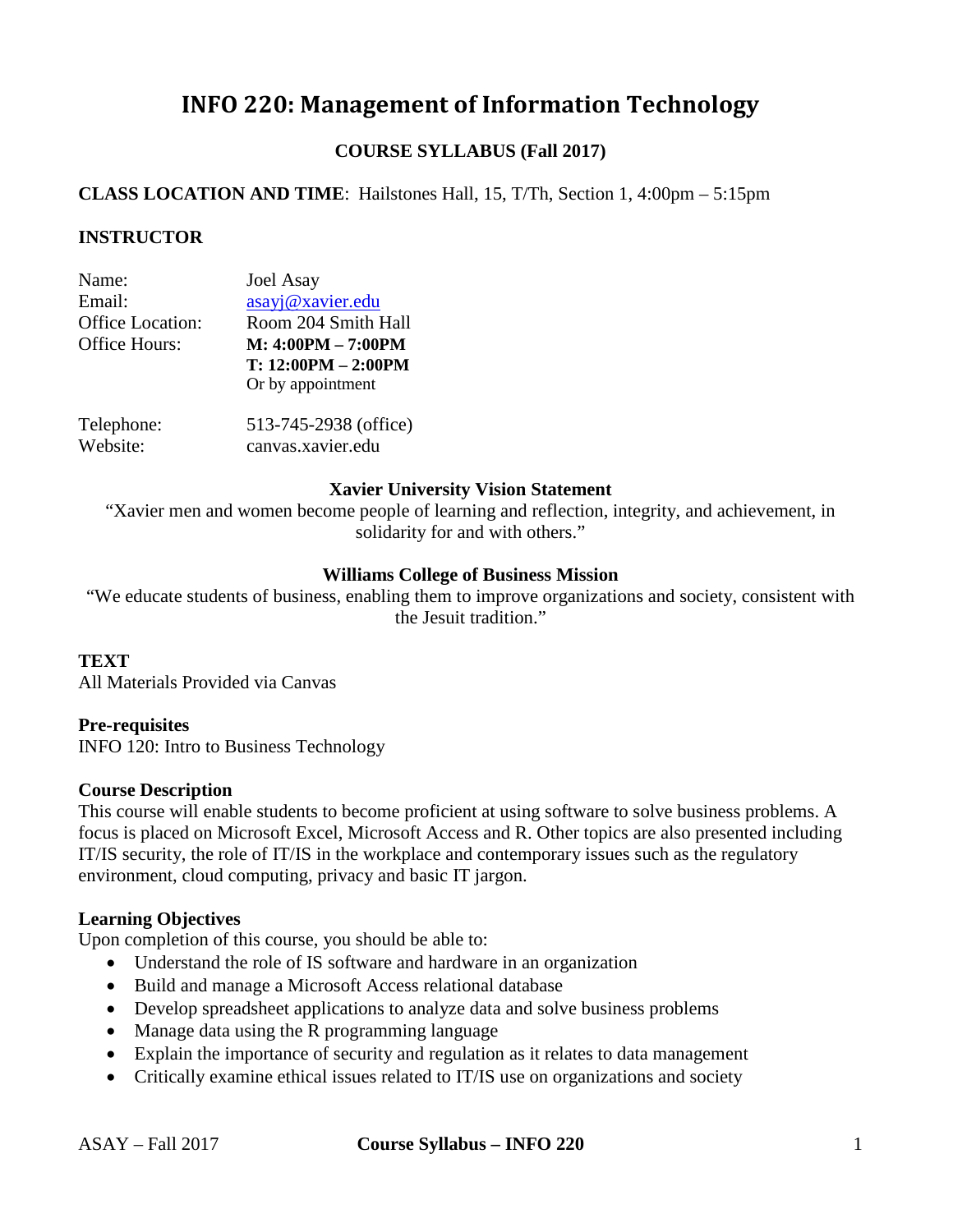#### **Academic Assessment**

The class will consist of the following methods of assessment:

#### **Individual homework assignments**

Homework consists of short reflection papers on data related articles and labs that will test your knowledge of the software and tools covered in class. Expect some type of homework assignment every week. The labs will be much easier with the help of a personal computer with Excel, Access and R installed.

#### **Exams**

There will be 3 total exams, each covering one of the software tools used in class. Exams will be completed **in-class and require the use of a computer.** This may be a personal computer (recommended) or a lab computer. These exams may be held online via canvas during class time at my discretion.

## **Ethics Project**

The ethics project is an opportunity for you to work in a group studying a data or IT/IS related ethics issue and develop presentation skills with digital aid such as Microsoft PowerPoint. A rubric and description is available on campus. A list of available topics will be provided.

## **Attendance and Participation**

Most class periods will include one or more group activities. Participation in these activities and other in-class involvement contribute to the points in this category. We will also be completing several assignments in-class that will lay the foundation for your homework and other assignments. Thus, it is imperative that you **attend class regularly, otherwise you will find yourself with significantly more homework!** 

## **Course Grading**

Student performance will be evaluated on the following basis:

| In-Class Participation and Assignments | 10% | A    | $93 - 100$  |
|----------------------------------------|-----|------|-------------|
| <b>Ethics Project</b>                  | 10% | A-   | $90 - 92.9$ |
| <b>Excel Assignments</b>               | 15% | B+   | $87 - 89.9$ |
| <b>Access Assignments</b>              | 10% | B    | $83 - 86.9$ |
| R Assignments                          | 10% | B-   | $80 - 82.9$ |
| Excel Skills Exam                      | 15% | $C+$ | $77 - 79.9$ |
| <b>Access Skills Exam</b>              | 15% | C    | $73 - 76.9$ |
| R Skills Exam                          | 15% | $C-$ | $70 - 72.9$ |
|                                        |     | D    | $60 - 69.9$ |
|                                        |     | F    | $0 - 60$    |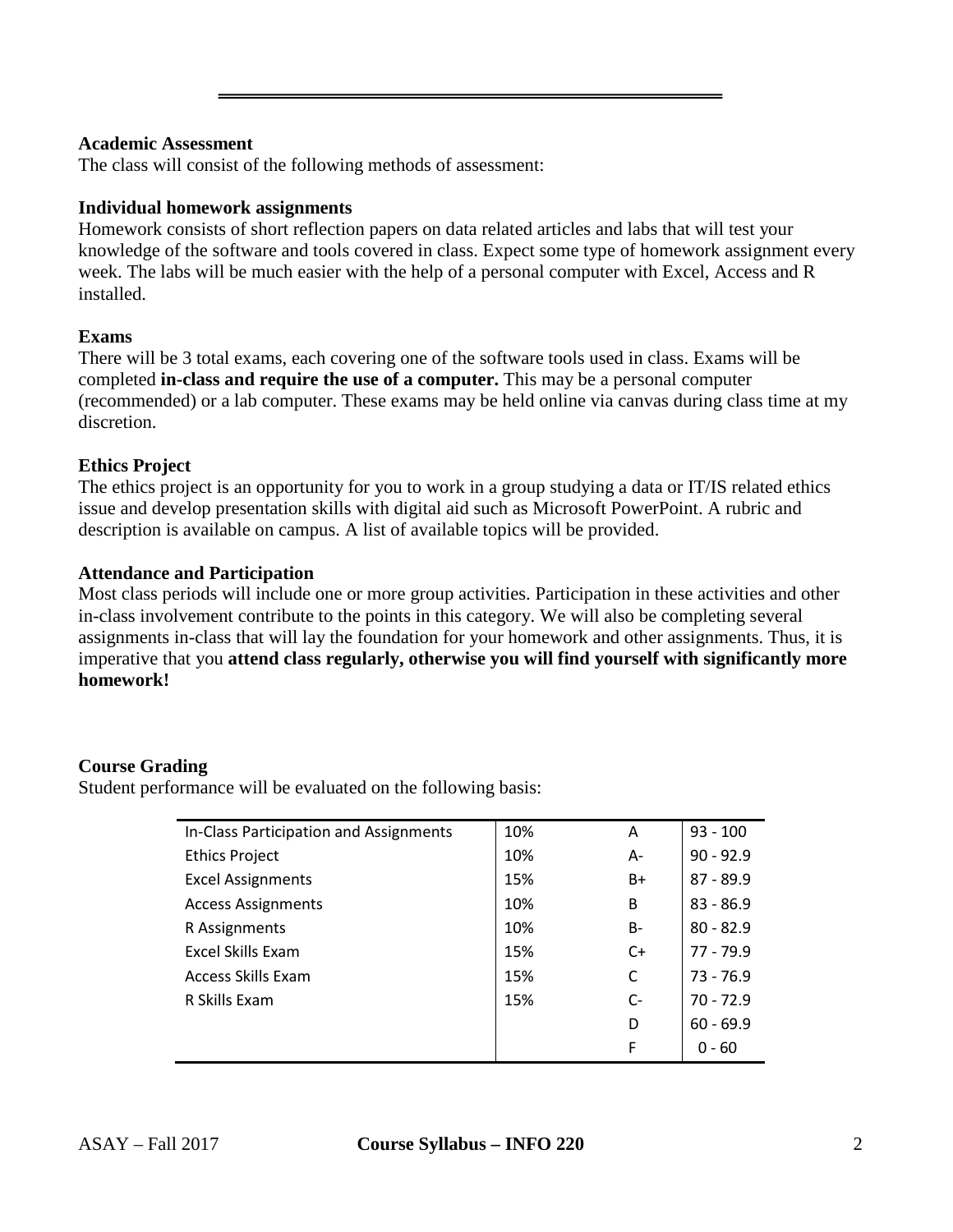## **General Course Policies**

- Given the nature of this course, attendance at every class is paramount to a successful learning experience. This class is very interactive and many of the in-class activities are necessary for you to complete the homework.
- Assignments must be submitted on the due date. Late assignments will not be accepted unless prior arrangements have been made with the instructor. A score of 0 will be recorded for any assignment received after the due date.
- There will not be any make-up exams unless discussed with the instructor before the exam.
- Grade tracking is the responsibility of the student. Canvas will be kept up-to-date for your convenience.
- All communication from me will be through Canvas and email. I usually respond to email within an hour of receipt if I'm not sleeping. I always respond within 12 hours. If I do not respond within 12 hours, I may have missed your email, and you should bother me again. I expect others to respond with 24 hours (we aren't all addicted to our electronic notifications like me!)

# **Class Technology Policies**

This class utilizes Microsoft Excel and Access. These are both paid software that the university provides to you for free. R is available for free from the R-Project's website. It is **STRONGLY** recommended that students bring and use their own laptop computers in class for assignments and class work. If you do not have a personal laptop available to you, accommodations will be made so you can still succeed in the class using lab devices. **I expect technology use to be appropriate in nature.** If I observe another student becoming distracted with your non-class-related technology use, I may ask you to stop the behavior.

If you use an Apple computer, I can also provide a copy of Microsoft Windows that can be installed in addition to your OS X operating system. If you would like help with this process, or if you desire other Microsoft software for free including Visio, Project, SQL Server, etc., please let me know and I can provide it free of charge via the Microsoft Imagine Network.

# **Plagiarism, Cheating and group work**

Excel and Access are amazing applications that keep track of every operation performed. This information is also written to their saved data files, making it incredibly easy to identify plagiarism by the digital fingerprint left behind on saved data files. **PLEASE** do not be tempted to submit a classmate's data file as your own! Direct and unattributed use of another's efforts is prohibited as is the use of any work untruthfully submitted as one's own. The penalty for violation of this policy will be a zero for that assignment if it is a first offense. **Subsequent violation will result in an F for the course.**

I do strongly encourage group work, but please make sure you complete and submit your own assignments. You need to understand the material on your own or you may not perform well on the exams.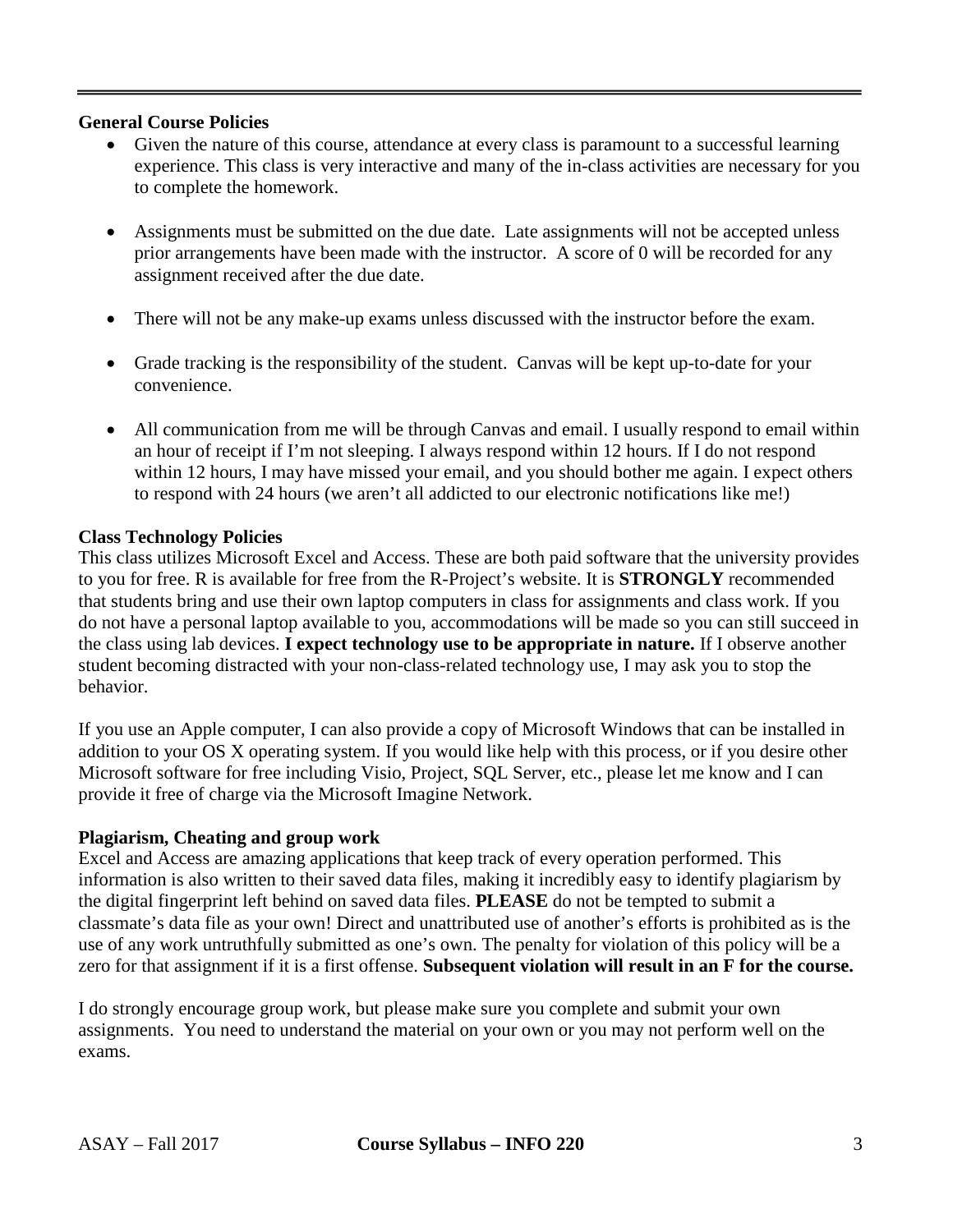Qualified students with disabilities who will require disability accommodations in this class are encouraged to make their requests to me by sharing their Accommodation Letters with me at the beginning of the semester either during office hours or by appointment. Disability related information is confidential. If you have not previously contacted Disability Services, I encourage you to do so by phone at 513-745- 3280, in person on the Fifth Floor of the Conaton Learning Commons, Room 514, or via e-mail to Cassandra Jones at [jonesc20@xavier.edu,](mailto:jonesc20@xavier.edu) to coordinate reasonable accommodations as soon as possible as accommodations are not retroactive.

It is my goal that this class be an accessible and welcoming experience for all students. If you are a student with a disability who may have trouble participating or effectively demonstrating learning in this course, contact me to arrange an appointment to share your Accommodation Letters from Disability Services and to discuss your needs. Disability related information is confidential. If you have not contacted Disability Services (located in the Learning Assistance Center) to arrange accommodations, I encourage you to do so by contacting Cassandra Jones, by phone at 513-745-3280, in person on the Fifth Floor of the Conaton Learning Commons, Room 514, or via e-mail at [jonesc20@xavier.edu](mailto:jonesc20@xavier.edu) as soon as possible as accommodations are not retroactive.